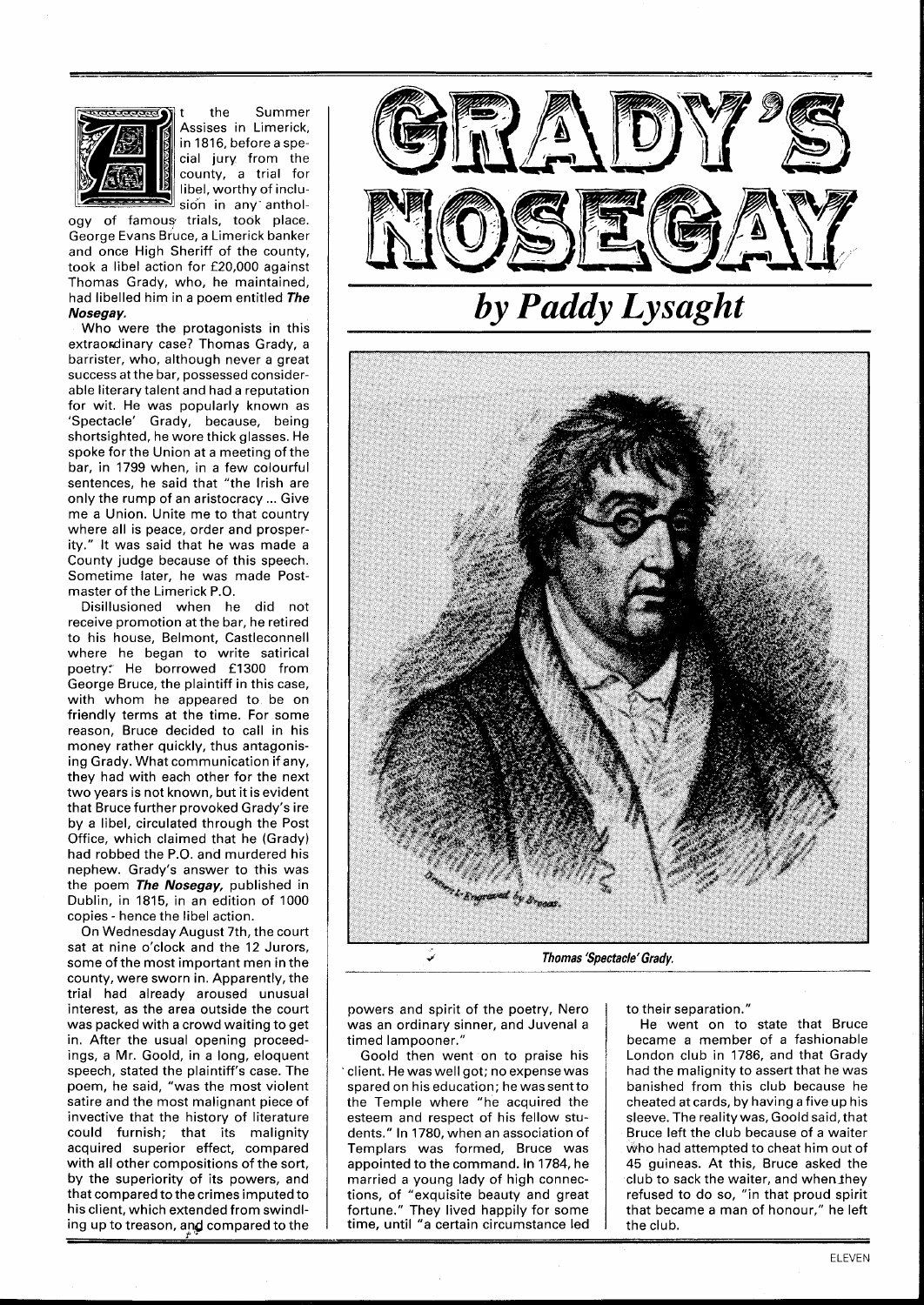In 1788, he came to Ireland and purchased the Hermitage at Castleconnell, where he was, according to Goold, highly respected, so much so that Lord Clare had great confidence in his loyalty and integrity, and appointed him to the Commission of the Peace. In 1802, he sold Hermitage and became a banker in Limerick. All very well, but as Goold puts it, "a little accident happened to himself in this capacity." He was convicted of usury. Of course, Goold makes light of this, by reminding everyone in the court that people are accustomed to making mistakes, and that Bruce's fall from grace was, after all, only a venial offence. The charge of usury, together with the other charges of treason, perverting youthful minds, procuring abortions and of having an incestuous relationship with his wife's sister, were, Goold stated, so vile and preposterous that Mr. Bruce should really be given ten times the amount of damages sought, especially since the poem was already, as he said, "spread over the British Empire and is, for its talent, likely to descend to posterity."

Then having outlined the cause of the dispute between Bruce and Grady, he proposed to read the poem. Apparently, Mr. Goold was a consummate artist for, according to a report of the trial, he read it "in the most impressive manner. To the most dignified passages he gave additional dignity by the powers of his recitation; to the keenest passages he .gave additional edge by the personality of his expression. The most humorous passages he heightened by a manner of speaking and of acting appropriately comical...".

Several times during the reading he interjected comments, as for instance, "one is a successively dazzled by the talent and horrified by the malignity," or "the greatest mischief arises from the fascinating effect of a composition hitherto unrivalled." On this couplet, "In daring prim - in principles unbuck-≅in daring prim – in principies unbuck-<br>led; Reluctant subject – voluntary <mark>cu</mark>ckold," he muses thus: "What a mass of crime has he not blazoned and condensed in the compass of ten words!" And when he comes to the line, "Got in a cuckold and got out a cheat," he looks round the courtroom and says, "I see around me a literary audience of the first character, and I ask them if they can show one line, such as this, from any or all of the classics, whether ancient or modern, where severity and wit, and anthitesis, force of expression, and the simplicity of expression, are all brought to bear upon one point...'

Though he laments the way in which Grady squanders his genius, he cannot refrain from praising him when, as he says, he writes passages which Pope alone could equal but could not surpass. As an example, there is the passage on the diety, which, though it has little bearing on the action before the court, he cannot refrain from quoting. **p**<br>**little** bear<br>**court**, he<br>**\_\_\_\_\_\_\_\_\_** 

The first four lines read:

"Who clothes the earth? who form'd the 'immortal soul? Who shaped the concave, and who fix'd the pole? Whose hands the winds, the waves, the lightnings guide? Who steers the planets, and who stems the tide?"

The temptation to quote passage after passage of the poem, as it is

Reluctant subject  $-$  voluntary cuckold,

- Thou foul pollutor of thy sister's bed! Fraud, us'ry, incest, treason, on thy head!
- Of crime a climax or Pandora's box, Which ev'ry precious gem of hell unlocks;
- One eye half clos'd  $-$  half out thy slavering tongue,
- Thy twisted nose from nature's post half wrung,



**George Evans Bruce.** 

undoubtedly a most malignant piece of invective, worthy of any of the great satirists, must be resisted. It is a long poem - forty two pages of rhyming couplets. The first sixteen lines, besides containing most of the charges levelled against Bruce, give the tone of the poem. The remainder of the poem is, essentially an elaboration of all these charges.

Convicted usurer! convicted cheat! In ev'ry mischief, actor or abettor, Self-vaunted infidel, and tam'pring traitor,

In daring prim - in principles unbuckled;

Cadav'rous cheek, and mischiefmaking grin,

Emblem and offspring both of death and sin."

Having finished the reading of the poem, Mr. Goold stated that damages of £20,000 were very moderate, and that nothing short of that amount would vindicate Mr. Bruce. He also warned the jury to restrain Mr. Grady from writing, because since he was the ablest and most formidable writer of his age, and, since they were his judges, they might easily become hereafter his victims.

After Goold's impassioned address, Muer Goold's Impassioned address,<br>
In daring prim – in principles unbuck-<br>
a simile or create a metaphor, addres-<br>
a simile or create a metaphor, addres-

<sup>&</sup>quot;Come \*\*\*\*\*\*, -for tardy Justice takes her seat,